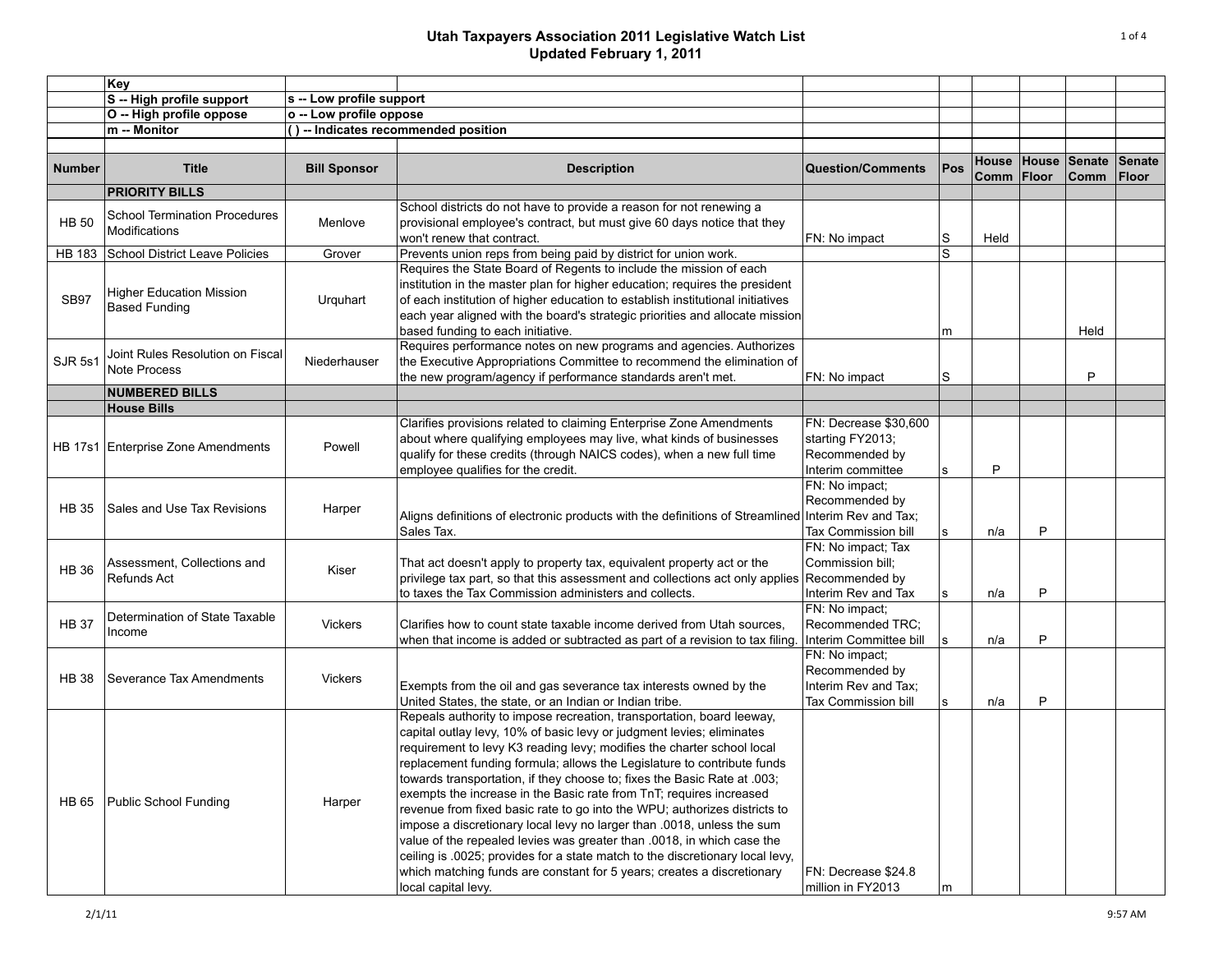| Number           | <b>Title</b>                                                                                                 | <b>Bill Sponsor</b> | <b>Description</b>                                                                                                                                                                                                                                                                                            | <b>Question/Comments</b>                                                                                                                                                                                             | Pos      | Comm Floor |    | House House Senate Senate<br><b>Comm</b> | Floor |
|------------------|--------------------------------------------------------------------------------------------------------------|---------------------|---------------------------------------------------------------------------------------------------------------------------------------------------------------------------------------------------------------------------------------------------------------------------------------------------------------|----------------------------------------------------------------------------------------------------------------------------------------------------------------------------------------------------------------------|----------|------------|----|------------------------------------------|-------|
| <b>HB 72</b>     | <b>Taxes and Related School</b><br><b>Funding Provisions</b>                                                 | Noel                | Increases the sales tax on food to the regular rate, and then uses that<br>revenue to equalize education funding statewide, with an offset in<br>property taxes.                                                                                                                                              | FN: Increase "school<br>equalization fund" by<br>\$147 million and reduce<br>property taxes by same<br>amount                                                                                                        | $\Omega$ |            |    |                                          |       |
| <b>HB 184</b>    | Motor and Special Fuel Tax Act<br>Amendments                                                                 | Herrod              | Defines LNG as a clean fuel; imposes a floating tax of \$.085/gallon<br>equivalent; floats with tax on gas, in the same proportion.                                                                                                                                                                           | <b>FN: Reduces General</b><br>Fund by \$3.3 million in<br>FY2012 and \$3.4<br>million in FY2013.<br>Corresponding increase<br>in Transportation Fund<br>of \$5.0 million in<br>FY2012 and \$5.2<br>million in FY2013 | s        |            |    |                                          |       |
|                  | Sales Information Disclosure for<br>HB 185 Commercial Real Property<br>Transactions                          | Froerer             | Requires disclosure of sales price for commercial real estate to the Multi-<br>County Appraisal Trust, who can then share it with the State Tax<br>Commission and the Realtors; those records are not subject to GRAMA.                                                                                       | FN: No impact                                                                                                                                                                                                        | m        | P          |    |                                          |       |
| <b>HB 190</b>    | Delinquent Property Tax<br>Amendments                                                                        | Froerer             | Interest rate on deferred and delinquent personal property taxes must fall<br>within the same 7 to 10% range as interest on deferred and delinquent<br>real property taxes.                                                                                                                                   | FN: Increase local<br>government revenue by<br>\$376,000 annually                                                                                                                                                    | s        | P          |    |                                          |       |
| <b>HB 195</b>    | Debt Service Obligations of a<br><b>Divided School District</b>                                              | <b>Sumsion</b>      | When a school district divides, the tax rate imposed to repay bonds of the<br>divided school district by the new and remaining school districts shall be<br>uniform within the new and remaining school districts, and sufficient to<br>repay the outstanding bonded indebtedness of divided school district. | FN: No impact                                                                                                                                                                                                        | s        | Held       |    |                                          |       |
| <b>HB 198</b>    | <b>Tobacco Related Penalty</b><br><b>Amendments</b>                                                          | Ray                 | Failure to file appropriate tobacco tax reports means a class B<br>misdemeanor, possible revocation or suspension of a tobacco sales<br>license, and/or civil penalties.                                                                                                                                      | FN: Possible \$100K<br>ongoing to the General<br>Fund                                                                                                                                                                | m        | P          | P  |                                          |       |
| <b>HB 199</b>    | Advertisements on School<br><b>Buses</b>                                                                     | <b>Bird</b>         | Authorizes school districts or charter schools to sell appropriate<br>advertising on the outside of a school bus.                                                                                                                                                                                             | FN: School districts<br>may increase revenue<br>by up to \$3.3 million                                                                                                                                               | s        | P          | F. |                                          |       |
| HJR1             | Joint Resolution Amending<br>State and Local Taxing Authority                                                | Wimmer              | Proposed amendment to the Utah Constitution requiring a 2/3 majority to<br>pass any tax increase or a fee increase, where that fee increase would<br>be greater than the cost of providing the service.                                                                                                       | FN: \$14,700 for FY2013<br>to put on ballot                                                                                                                                                                          | s        | F          |    |                                          |       |
| HJR8             | Joint Resolution Regarding<br><b>School Supplies</b>                                                         | Powell              | Teachers should be able to ask students to voluntarily bring in their own<br>school supplies.                                                                                                                                                                                                                 | FN: \$14,700 for FY2013<br>to put on ballot                                                                                                                                                                          | s        | Held       |    |                                          |       |
| HCR <sub>3</sub> | <b>Concurrent Resolution Urging</b><br>Congress to Pass Balanced<br>Budget Amendment to U.S.<br>Constitution | Wimmer              | Title says it all.                                                                                                                                                                                                                                                                                            | FN: No impact                                                                                                                                                                                                        | m        |            |    |                                          |       |
|                  | <b>Senate Bills</b>                                                                                          |                     |                                                                                                                                                                                                                                                                                                               |                                                                                                                                                                                                                      |          |            |    |                                          |       |
| <b>SB16</b>      | State Tax Commission Tax, Fee<br>or Change Administration and<br>Collections                                 | Niederhauser        | Authorizes the Tax Commission to collect administration fees for revenue<br>collection. Admin fees are deposited into State Tax Commission<br>Administration Charge Account. Fees may not exceed 1.5% or the<br>administration costs.                                                                         |                                                                                                                                                                                                                      | s        |            |    |                                          |       |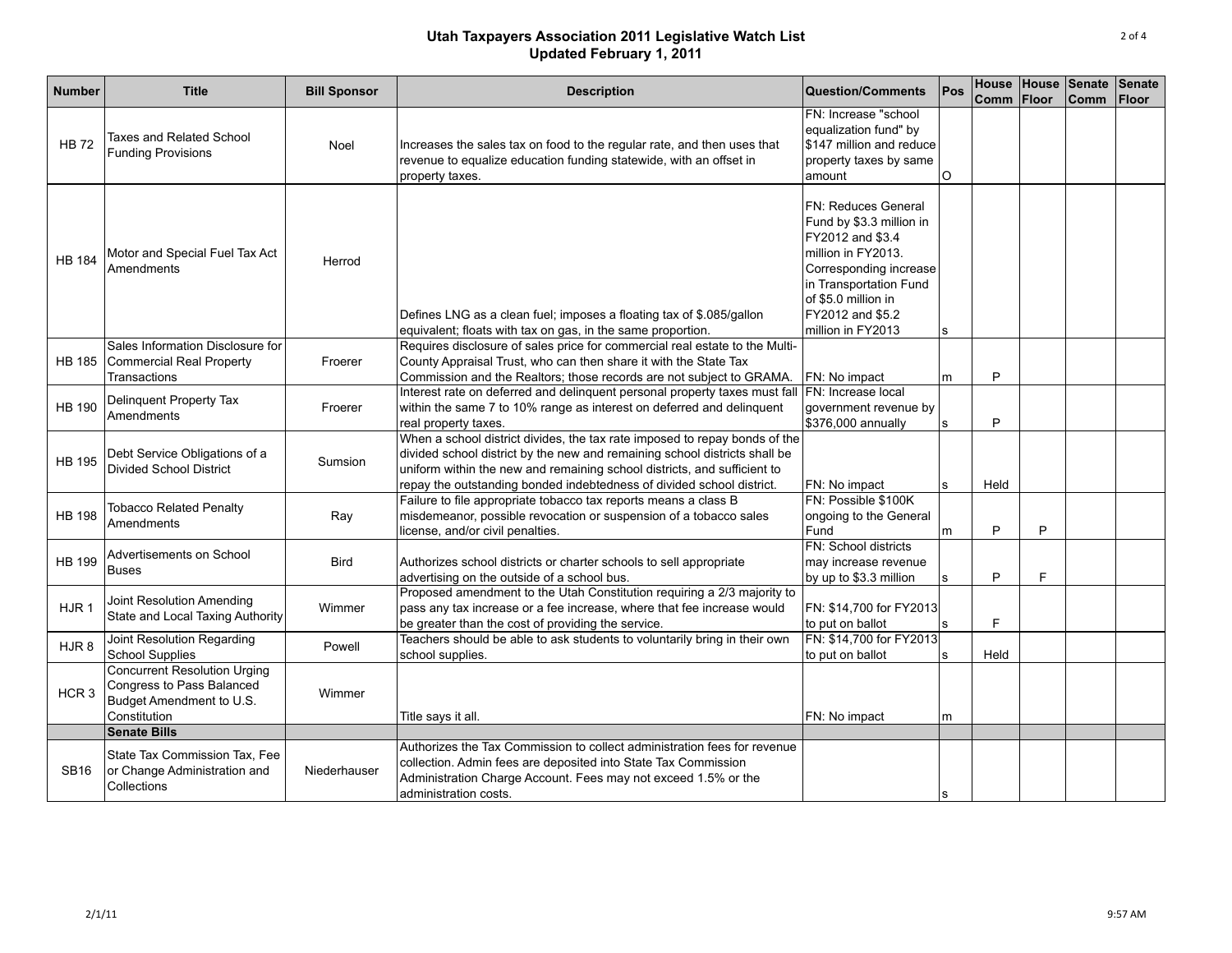| <b>Number</b> | <b>Title</b>                                                                                               | <b>Bill Sponsor</b> | <b>Description</b>                                                                                                                                                                                                                                                                                                                                                                                                               | <b>Question/Comments</b>                                                                                                                                          | Pos    | Comm | Floor | House House Senate<br>Comm | <b>Senate</b><br><b>Floor</b> |
|---------------|------------------------------------------------------------------------------------------------------------|---------------------|----------------------------------------------------------------------------------------------------------------------------------------------------------------------------------------------------------------------------------------------------------------------------------------------------------------------------------------------------------------------------------------------------------------------------------|-------------------------------------------------------------------------------------------------------------------------------------------------------------------|--------|------|-------|----------------------------|-------------------------------|
| <b>SB17</b>   | State Tax Commission Levy<br><b>Process Using Depository</b><br>Institution Data Match System              | <b>Bramble</b>      | Amends the Financial Information Privacy part and the Revenue and<br>Taxation title to enact a depository institution data match system and a<br>State Tax Commission levy process to collect certain amounts owed by a<br>delinquent taxpayer through the depository institution data match system                                                                                                                              | FN: One time general<br>ed increase of \$1.3<br>million FY 2012, annual<br>increase of \$48,300;<br>Tax Commission bill;<br>Recommended by<br>Interim Rev and Tax |        |      |       | n/a                        | P                             |
| <b>SB21</b>   | <b>Tax Revisions</b>                                                                                       | Niederhauser        | Amends the Property Tax Act, the Individual Income Tax Act, and related<br>provisions to address procedures related to the property tax residential<br>exemption, the determination of domicile for individual income tax<br>purposes, and the taxation of a pass-through entity.                                                                                                                                                | TRC bill;<br>Recommended by<br>Interim Rev and Tax                                                                                                                | m<br>S |      |       | Held                       |                               |
| <b>SB22</b>   | Corporate Franchise and<br><b>Income Tax Amendments</b>                                                    | Adams               | Amends the definition of "common ownership" for purposes of corporate<br>franchise and income taxes; repeals provisions related to certain<br>distributions by corporations from depletion reserves; addresses the<br>circumstances under which certain receipts, rents, royalties, or sales are<br>considered to be in this state; addresses intercompany transactions for<br>purposes of apportionment of income to the state. | FN: No impact; Tax<br>Commission bill;<br>Recommended by<br>Interim Rev and Tax                                                                                   | s      | P    |       | n/a                        | P                             |
| <b>SB24</b>   | Motor Vehicle Division Fee<br>Amendments                                                                   | Van Tassell         | Provides that funds available to the Tax Commission for the purchase<br>and distribution of license plates and decals are nonlapsing; creates the<br>Electronic Payment Fee Restricted Account and provides that funds in<br>the account are nonlapsing.                                                                                                                                                                         | FN: No impact                                                                                                                                                     | m      |      |       | n/a                        | P                             |
| <b>SB30</b>   | <b>Extension of Recycling Market</b><br>Development Zone Act and<br><b>Related Tax Credits</b>             | Valentine           | Extends the repeal date for the Recycling Market Development Zone Act<br>from July 1, 2020, to January 1, 2021, and extends certain related tax<br>credits.                                                                                                                                                                                                                                                                      | FN: reduce ed fund by<br>\$1.4 million in FY2011,<br>\$2 million in FY2012<br>and \$2.2 million in<br>FY2013                                                      | m      |      |       |                            |                               |
| <b>SB 44</b>  | <b>State Commission Amendments</b>                                                                         | Dayton              | Eliminates the TRC and the CRC.                                                                                                                                                                                                                                                                                                                                                                                                  | FN: No impact                                                                                                                                                     | s      |      |       | P                          |                               |
| <b>SB 49</b>  | Oversight of Bonding Counties                                                                              | Stevenson           | County bond Board of Directors may act as an advisory board to<br>executive and legislative bodies regarding the management of the bond<br>project/property.                                                                                                                                                                                                                                                                     |                                                                                                                                                                   | (m)    |      |       | P                          |                               |
| <b>SB 105</b> | Legal Notice Publication<br>Requirements                                                                   | Valentine           | Removes legal notice publication exemptions for counties of first and<br>second class.                                                                                                                                                                                                                                                                                                                                           | FN: No impact                                                                                                                                                     | m      |      |       | Held                       |                               |
|               | SB 115 School Performance Reporting                                                                        | Stephenson          | Board of Educations in collaboration with school districts will collect data<br>and distribute performance reports on student achievement.                                                                                                                                                                                                                                                                                       | FN: No impact                                                                                                                                                     | s      |      |       | P                          |                               |
| <b>SB 119</b> | <b>School District Superintendents</b><br>Amendments                                                       | Stephenson          | Removes requirement that superintendents have a administrative or<br>supervisory license from the State Board of Education.                                                                                                                                                                                                                                                                                                      | FN: No impact                                                                                                                                                     | s      |      |       | P                          |                               |
| <b>SB 122</b> | Tax Exemptions for Cedar Band<br>of Paiute Tribe                                                           | Stowell             | Extends current Navajo tribe motor and special fuel tax exemptions to the and ongoing \$1.8<br>Cedar Band of the Paiute tribe.                                                                                                                                                                                                                                                                                                   | FN: Reduces<br><b>Transportation Fund</b><br>\$1.3 million in FY2012<br>million in FY2013                                                                         | m      |      |       |                            |                               |
| <b>SB 123</b> | Restrictions on Lobbying<br><b>Expenditures- Public Education</b>                                          | Jenkins             | Prohibits schools, school districts or charter schools from using state<br>money to pay for a lobbyist.                                                                                                                                                                                                                                                                                                                          | FN: No impact                                                                                                                                                     | (m)    |      |       | P                          |                               |
| <b>SB 125</b> | Property Tax Exemptions<br>Amendments                                                                      | <b>Bramble</b>      | Clarifies the definition of "education purposes" for property tax<br>exemptions for "religious, charitable or education purposes" and extends<br>exemptions to property being held for future use for these purposes.                                                                                                                                                                                                            |                                                                                                                                                                   | m      |      |       |                            |                               |
|               | Sales and Use Tax Exemptions<br>SB 132 for Energy Efficient Stove or<br><b>Energy Efficient Stove Fuel</b> | Davis               | Provides sales and use tax exemption for energy efficient stoves and<br>stove fuel.                                                                                                                                                                                                                                                                                                                                              |                                                                                                                                                                   | (0)    |      |       |                            |                               |